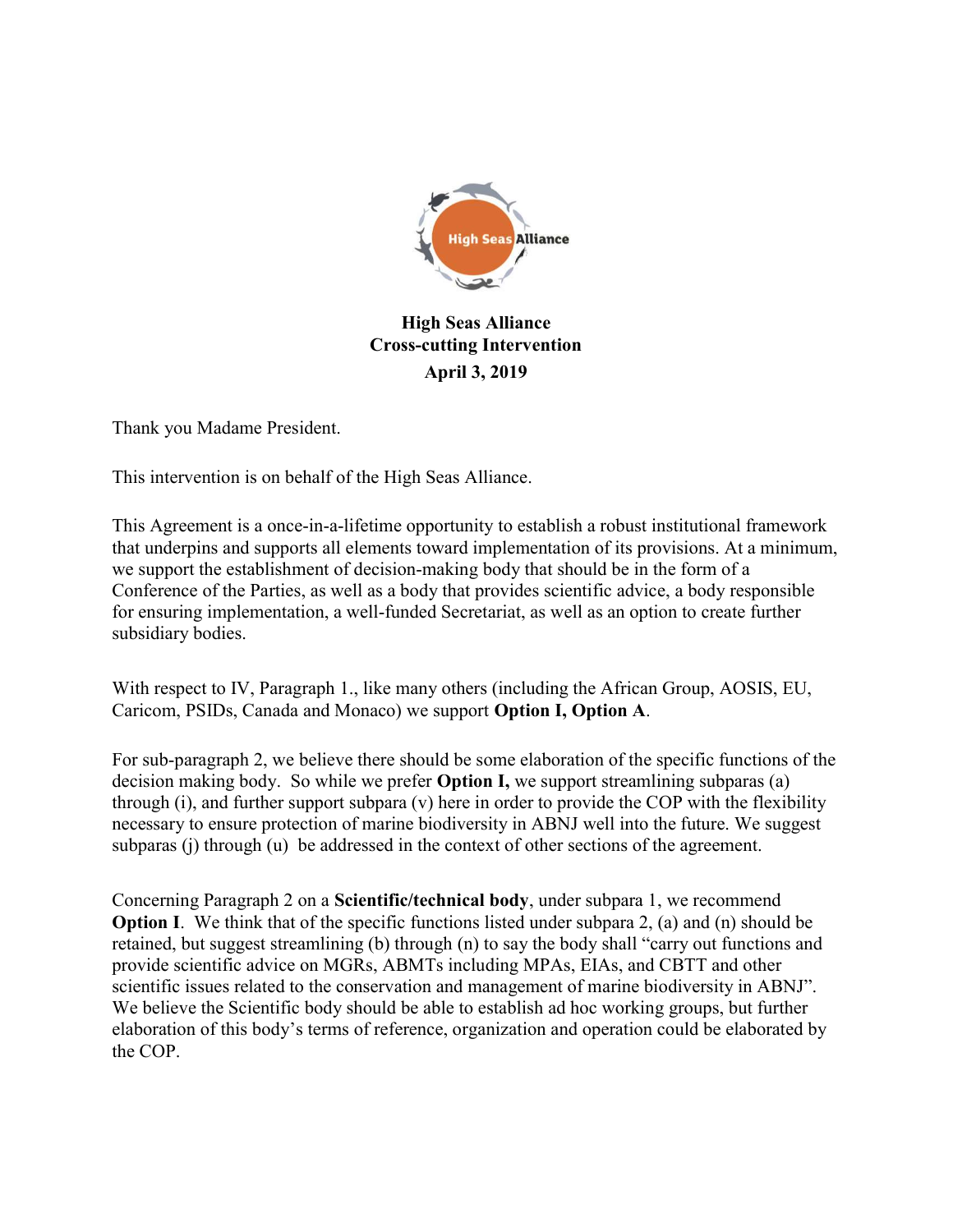Moving to Paragraph 3 on Subsidiary bodies, we support the G77 in that the COP should be able to establish additional *ad hoc* bodies as necessary to implement the agreement. Implementation and compliance are critical to the effectiveness of the new BBNJ Agreement and we urge that a dedicated subsidiary body is established to address these issues. To this end, we suggest that subpara (7) deserves its own section in the new agreement. The implementation body should be accessible, facilitative, non-judicial and assistance-oriented, and there should be consultative procedures for reviewing compliance with the provisions of the Agreement. In the interest of time, we will submit our suggested language regarding proposed functions of this body to PaperSmart [see below].

Regarding Paragraph 4, we think there should be a dedicated Secretariat and do not support Option II.

Thank you very much.

Suggested new text for a Compliance/Implementation Committee

## 1. Compliance [Implementation] body

1) A Compliance [implementation] committee is hereby established.

2) The functions of the Compliance [Implementation] Committee shall be to:

(a) monitor and review the implementation of, and compliance with, decisions and measures adopted under this Instrument and provide advice and recommendations to the Conference of the Parties;

(b) provide such other information, technical advice and recommendations as it considers appropriate or as may be requested by the Conference of the Parties relating to the implementation of and compliance with the provisions of this Instrument and decisions and measures adopted, or under consideration, by the Conference of the Parties; and

(c) review the implementation of cooperative measures for monitoring, control, and surveillance and enforcement adopted by the Conference of the Parties and provide advice and recommendations to the Conference of the Parties.

3) The Compliance [Implementation] Committee shall adopt non-confrontational, non-judicial, assistance-oriented and consultative procedures for reviewing compliance with the provisions of this Instrument. These arrangements shall allow for appropriate stakeholder involvement and may include the option of considering communications from stakeholders on matters related to this Instrument.

Precedent: Aarhus Convention Article 15